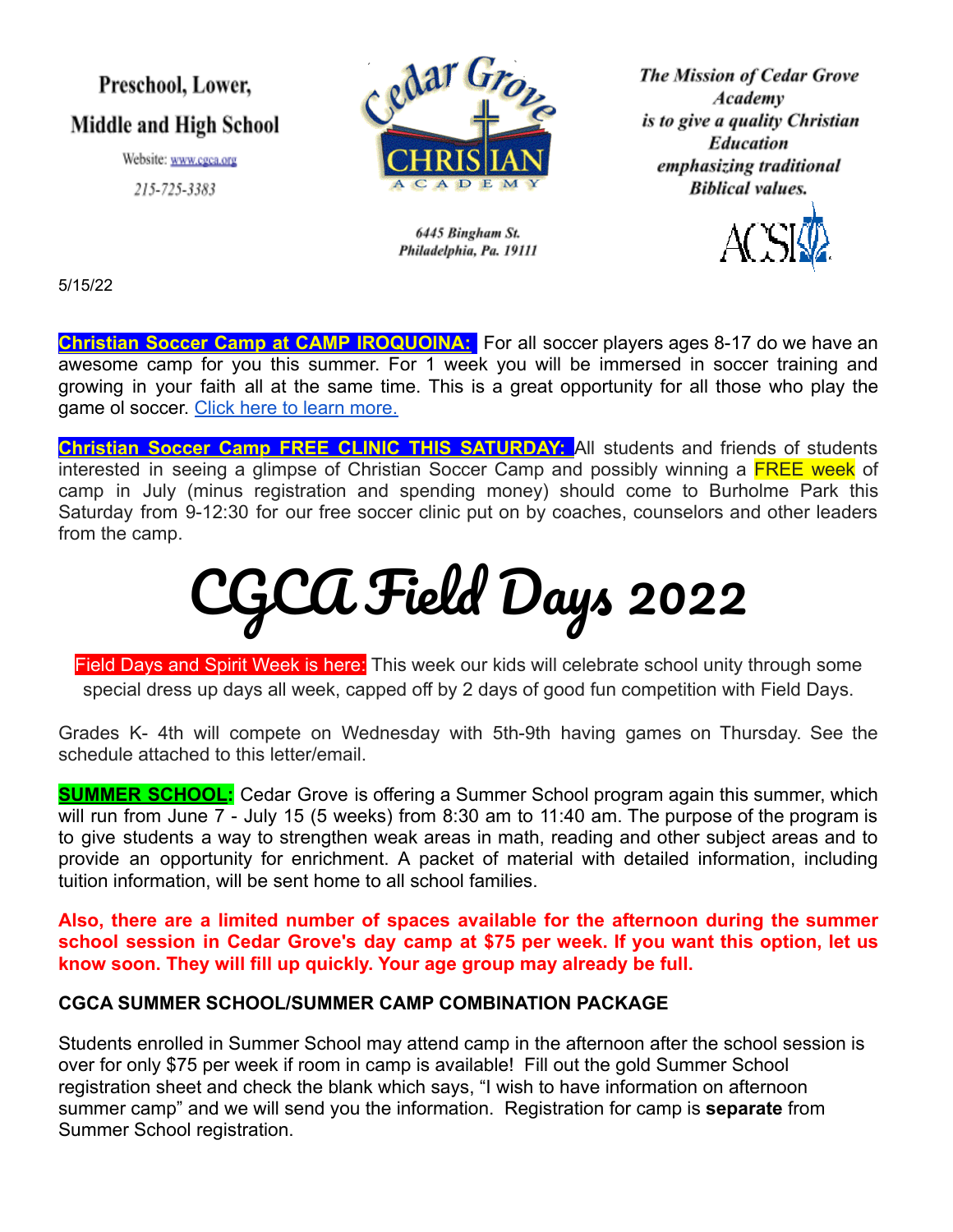# **PLEASE NOTE:**

- Afternoon camp spots for summer school students are very limited, so please tell us **immediately** if you want this option.
- Students who attend summer school may not attend **ANY** camp field trips as long as they are enrolled in summer school.

### **SUMMER DAY CAMP '22 @ CEDAR GROVE CHRISTIAN ACADEMY:**

**June 6 - July 29 Eight Weeks!!! 8am – 5pm \$130 per week.**

**Week 9 available August 1 - August 5 (if there is enough interest)**

**Extended hours available (call for details). Discount given for extra siblings.**

**For students entering Kindergarten – completed 7th grade.**

**There's a \$60 non-refundable registration fee per child. Place availability is on a first come, first serve basis. Please call first, space is limited. Summer Day Camp registration forms are available at the school office. Call 267-567-0424 with any further questions.**

**COUNTRY FAIR: This year's Country Fair and Flea Market took place on Saturday, April 30, 2022. We praise the Lord for a great day and AMAZING weather. Friends from our school and the surrounding area had a wonderful time. The school yard and gym were full of games, food and people having a great time all day long. A gigantic THANK YOU to all who volunteered to help make this day go so well. If you missed it, there is always next year. Hope to see you there. The event raised approximately \$4,000. Our PTF will be using the dollars to provide extra equipment for classrooms and help fund a variety of PTF programs.**

**PRAY EVERYDAY:** The following students led our school in prayer over the PA for the needs of our school this week:

Alivia Vega - 2nd grade - Mrs. Quigley Kelah Devine - 2nd grade - Mrs. Quigley Amanda Randall - 2nd grade - Mrs. Quigley Isadora DaSilva - 2nd grade - Mrs. Quigley

4/28/22 4/29/22 Ethan Williams - 1/2 ACE - Mrs. Weber **Adam Weaver - 1/2 ACE - Mrs. Weber** McKenzie Williams - 1/2 ACE - Mrs. Weber Rachel Nelson - 1/2 ACE - Mrs. Weber

5/2/22 5/4/22

### 5//5/22 5/6/22

Maddie Rodriguez - Kindergarten - Miss Ide Danny Le - Kindergarten - Miss Ide Javier Montanez - Kindergarten - Miss Ide Andrea Fontalus - Kindergarten - Miss Ide

4/25/22 4/27/22

Daniel Roldan - 1st grade - Miss Parke Chris Tchokoto - 1st grade - Miss Parke Daniel Burse - 1st grade - Miss Parke Tristan Holmes - 1st grade - Miss Parke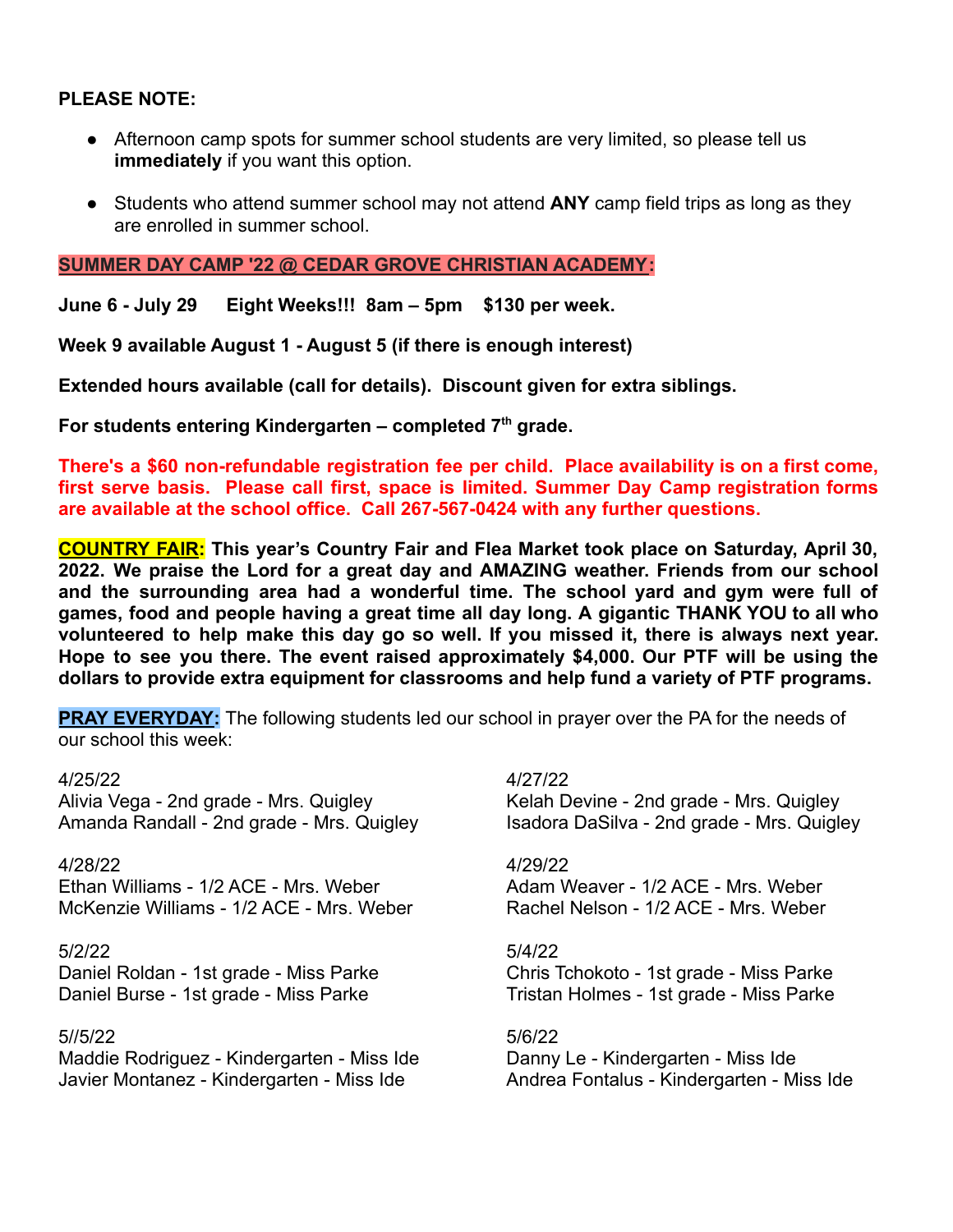**Piano Lessons** are available upon request, but are handled by a visiting teacher that does this as a business and there is an hourly fee. Click here [for more information.](https://www.cgca.org/wp-content/uploads/2022/02/piano-flyer-CGCA.pdf)

**STORIES TO TELL:** CGCA is a great place to grow and learn. We want you to hear about some of the stories we get to live all the time. Here is a sample of some of the great stories of things happening around the school.

**Some stories from some of our Spring Field Trips:**

- **1. Preschool to the Elmwood Park Zoo - Our 3 and 4 year olds had an awesome time at this surprisingly large zoo. It was fun to see them relating all the zoo animals to letters and sounds they have been learning about this year.**
- **2. Our Kindergarten class also went to a zoo this past month. They saw the animals at the Phila. Zoo and enjoyed identifying with the animals as many of them came back on the bus carrying their adopted animals and even wearing them painted on their faces.**
- **3. Mrs. Quigley's second grade class took their annual trip to Build-a-Bear and brought their keepsake from this year of being a Quigley Cub to life in the form of their own little treasure of a bear. Mrs. Quigley, or Mama Bear as she is affectionately called, was proud of her little cubs.**
- **4. Our 8th grade class had a Great Adventure at Six Flags this past week. Miss Thompson and Mr. Jiwanmall rode with the kids on Nitro, Batman, The Dark Knight, The Joker and a few more calmer rides for the more reserved teens. It was a perfect day for the park and we praise the Lord for His blessing of safe travel and awesome weather for these events.**

| May | 5/16-5/20     | Mon-Fri        | <b>Spirit Week</b>          |
|-----|---------------|----------------|-----------------------------|
|     | $5/18 - 5/19$ | <b>Wed-Thu</b> | <b>Field Days</b>           |
|     | 5/20          | Fri            | Merit Trip                  |
|     |               |                | Progress reports emailed    |
|     | 5/21          | <b>Sat</b>     | Soccer Clinic Burholme Park |
|     | 5/27          | Fri            | $\frac{1}{2}$ Day           |
|     | 5/30          | Mon            | Memorial Day                |

# **DATES:**

# **TRACK:**

Tue, 5/17 MACSA High School Track Meet

# **SOFTBALL:**

Wed, 5/18 MS Softball Game @ Center School 4:00-5:00 pm

# **ABSENTEE CALLS REQUIRED FOR MIDDLE SCHOOL AND HIGH SCHOOL STUDENTS:**

Parents are required to call the school office (215-725-3383) by 8:45 am if your Middle School or High School child will be absent. This will help us be more consistent with our records and help ensure the safety of our children.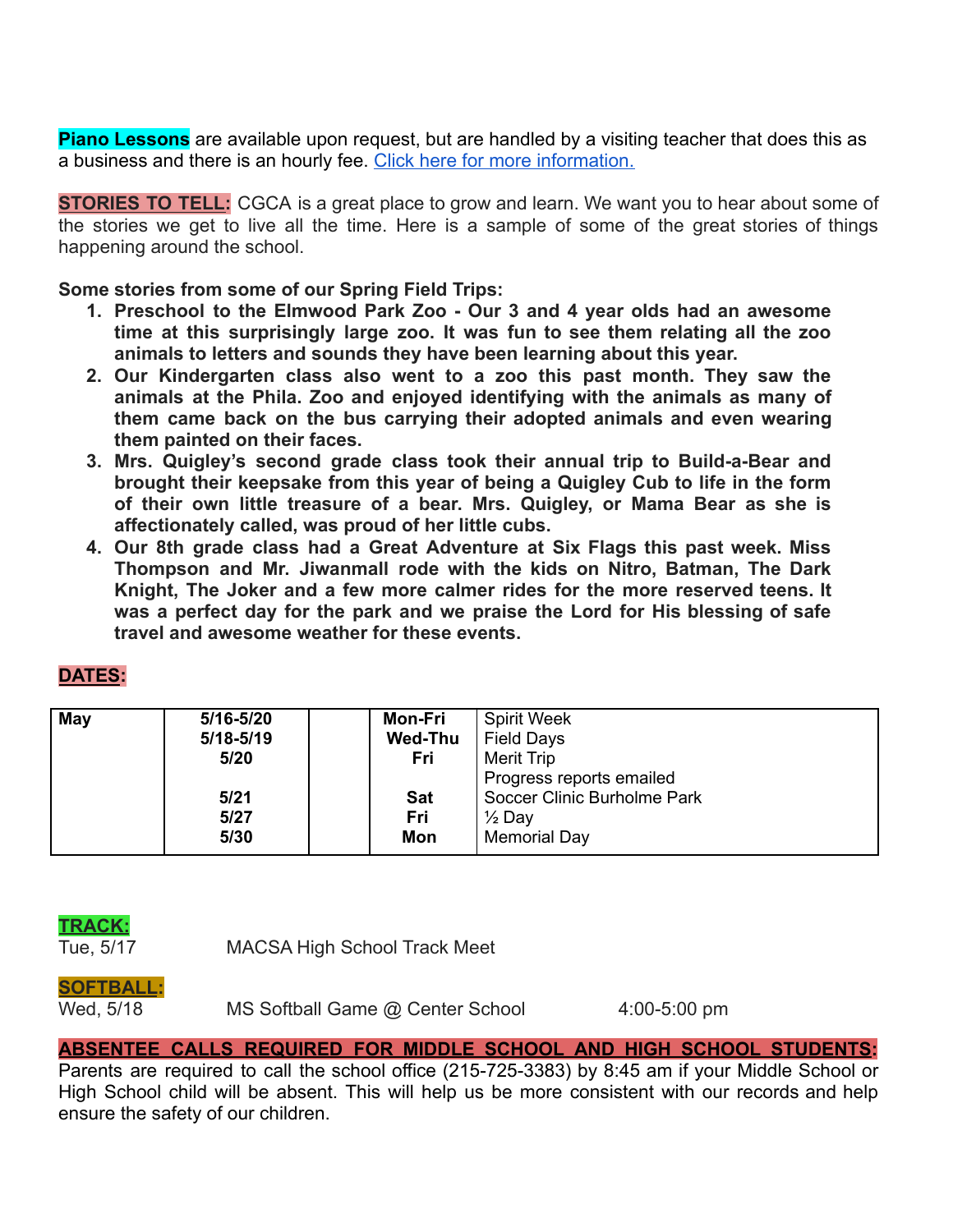**LUNCH PROGRAM:** You may go into your RenWeb account and set up orders for your student(s), which we will see in our system. All lunch snacks and meal orders should be made ON RENWEB and at least 24 hours in advance. Menus are posted Friday or Saturday for the next week, so you may order over the weekend for the following week. If your child is absent or does not have lunch for some reason, we have a book where we record charges and credits.

**CLEARANCES:** Parents interested in attending field trips with their child must have a PA Child Abuse Record Check and PA Criminal History clearance. If you are interested in getting your clearances, please feel free to go to our school website and click on Parent Helps, and scroll down to PA Background Checks for Volunteers. Once you have both clearances, please provide the office with a copy of the same.

**DAYCARE BILLING: Just a reminder that daycare bills for grades 1-9 will be sent home the first of every month. It is not included with the tuition payment. Daycare services are available from 7 am to 7:45 am and/or from 3 pm to 6 pm. Flexible hours are billed at \$5.25 per hour. After 6 pm pickup is charged \$20 for each 15 minutes interval or part thereof. Please be aware that daycare workers appreciate being able to leave at or before 6 pm.**

**AMAZON SMILE:** Amazon has a program called "Amazon Smile" that donates 5% of eligible purchases to a charity of the members choosing. Simply shop on [Smile.Amazon.com](http://smile.amazon.com/) and choose CGCA as the Charity. All pricing and benefits still apply.

# **CGCA AND UNITED WAY: I.D. #1197**

You can designate your United Way contributions to be used for CGCA. Two of our programs (Discovery Center and Daycare) meet the requirements to be a part of the United Way Donor Choice Program. All you need to do is designate your United Way contribution to Cedar Grove Christian Academy and use our I.D. #1197 on the pledge form. Thank you very much.

In His Grip,

Jeffrey Howard, Principal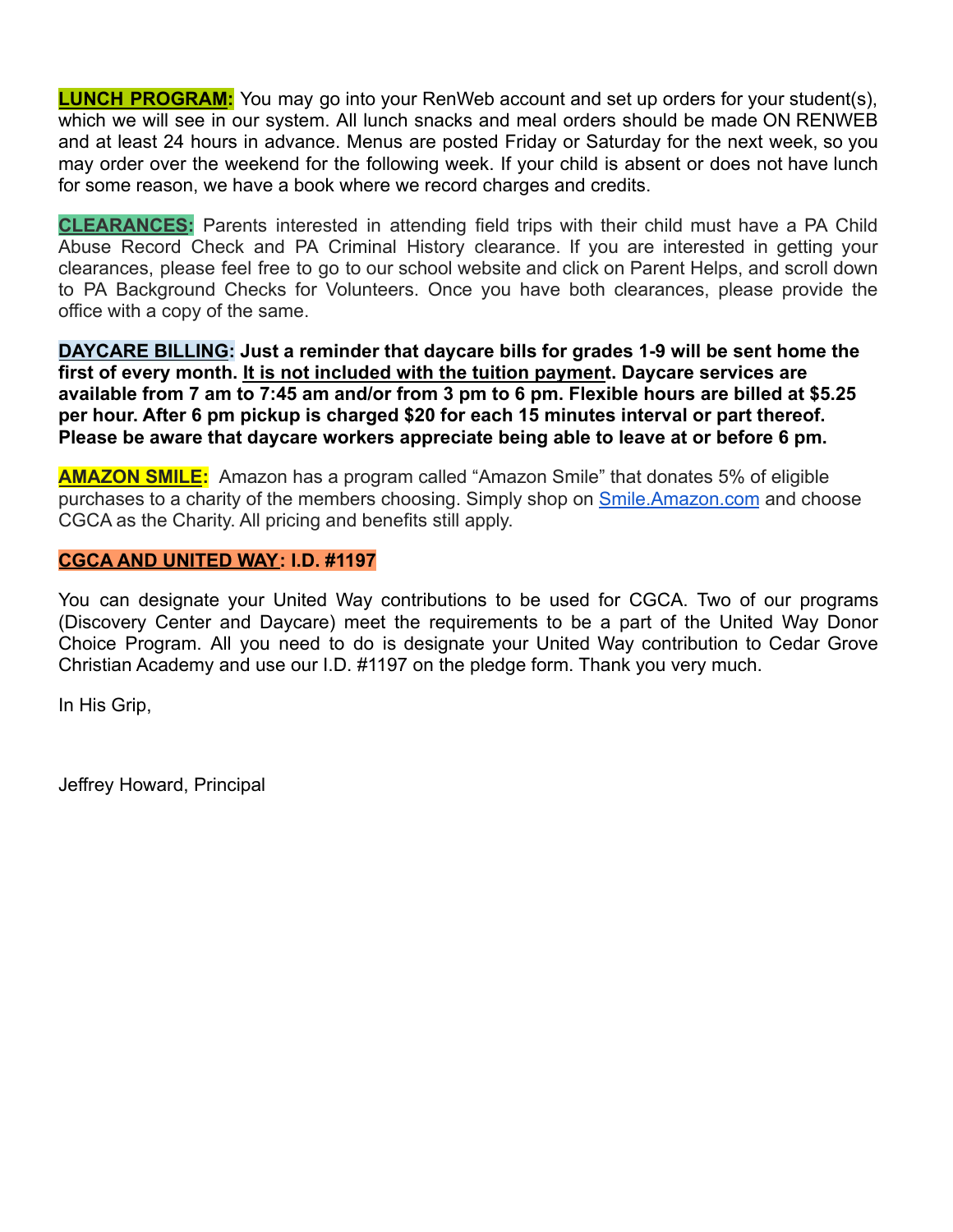

**Wednesday, May 18th** and **Thursday, May 19th**

**Volunteers are needed** to help with the sale of hotdogs, beverages and baked goods!

**Baked goods are needed** and we would appreciate your help in sending cupcakes, cookies, brownies, etc. for Field Days. These will be sold as special lunch and snack treats for students and visitors. Your baked goods may be brought to school either Wednesday, May 18th OR Thursday, May 19th before 10:00am. All profits from Field Day are used for our P.E. program. We plan to purchase some new gym equipment that will benefit the entire school.

**Special Incentive:** Each child who brings in a donated item or lets mom, dad, grandma, grandpa, uncle, or aunt volunteer at the bake sale will be rewarded with a SPECIAL SCHOOL SPIRIT, BLUE AND GOLD **INFORMAL DAY** the week following Field Days. This is also a good opportunity to help your child's school!

| <b>Wednesday, May 18</b> | <b>Thursday, May 19</b>   |
|--------------------------|---------------------------|
| 8:45-9:45 Kindergarten   | 8:45-9:45 Fifth Grade     |
| 9:55-10:40 First Grade   | $9:55-10:40$ Sixth Grade  |
| 10:45-11:30 Second Grade | 10:45-11:30 Seventh Grade |
| $11:30-1:30$ Lunches     | $11:30-1:30$ Lunches      |
| $1:00-1:45$ Third Grade  | $1:00-1:45$ Eighth Grade  |
| 1:55-2:40 Fourth Grade   | 1:55-2:40 Ninth Grade     |

Field Day Schedule:

# **PLEASE PRAY FOR NICE DAYS!**

If you choose to volunteer or bring something in for the bake sale, please tear off and turn in one or both of the following information sections to the office before **Tuesday, May 17th**.